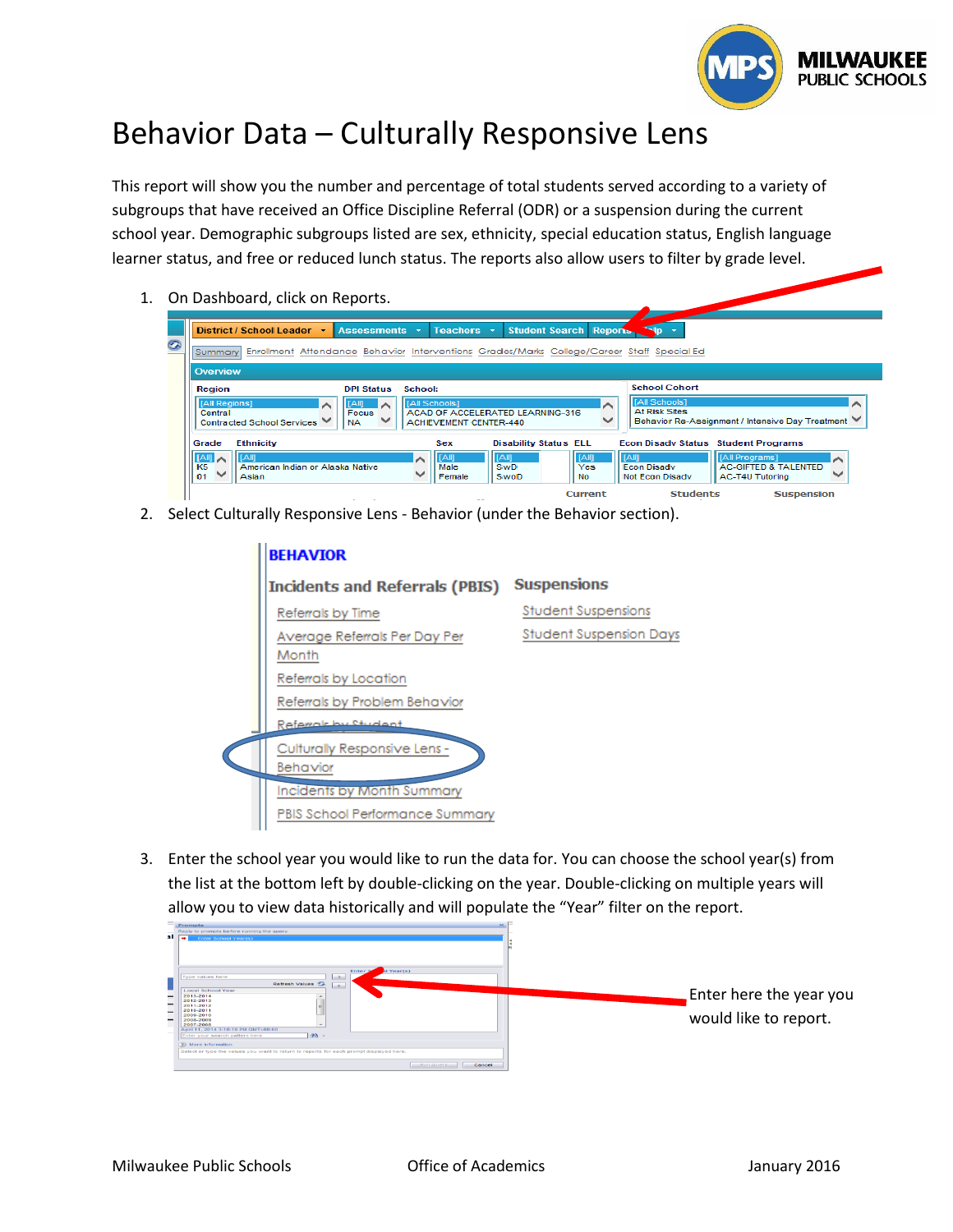- 4. Once you have selected the school year(s) in the prompt screen, press "Enter" or click on "Run Query" at the bottom of the prompt screen.
- 5. The report will now run, and you will see a table. On the bottom there will be a tab for District Behavior Data and School Behavior Data. The report opens to the District Behavior Data tab. Select School Behavior Data if you are at a school.
- 6. Above the table, the school name will be listed. On the top there will be a drop-down menu to select your school. Click the downward triangle to select your school.
- 7. The table will show each of the subgroups as rows. The data for each demographic subgroup will go across the row and fall under the listed categories. See below:



- 8. The columns contain the following information:
	- a. **Demographic:** The various demographic subgroups represented at your school by sex, ethnicity, special education status, English language learner status, and free or reduced lunch status.
	- b. **Total Students Served:** The number of students in each demographic subgroup that have attended the school at some point throughout the year.
	- c. **% of Total Population:** What percentage of the total school population this subgroup comprises.
	- d. **# of ODRs:** The total number of Office Discipline Referrals (ODRs) that students in the subgroup have received at some point during the year while attending this school.
	- e. **% of Total ODRs:** The percentage of total ODRs at the school that were received by this subgroup (the number received by this subgroup divided by total number of ODRs).